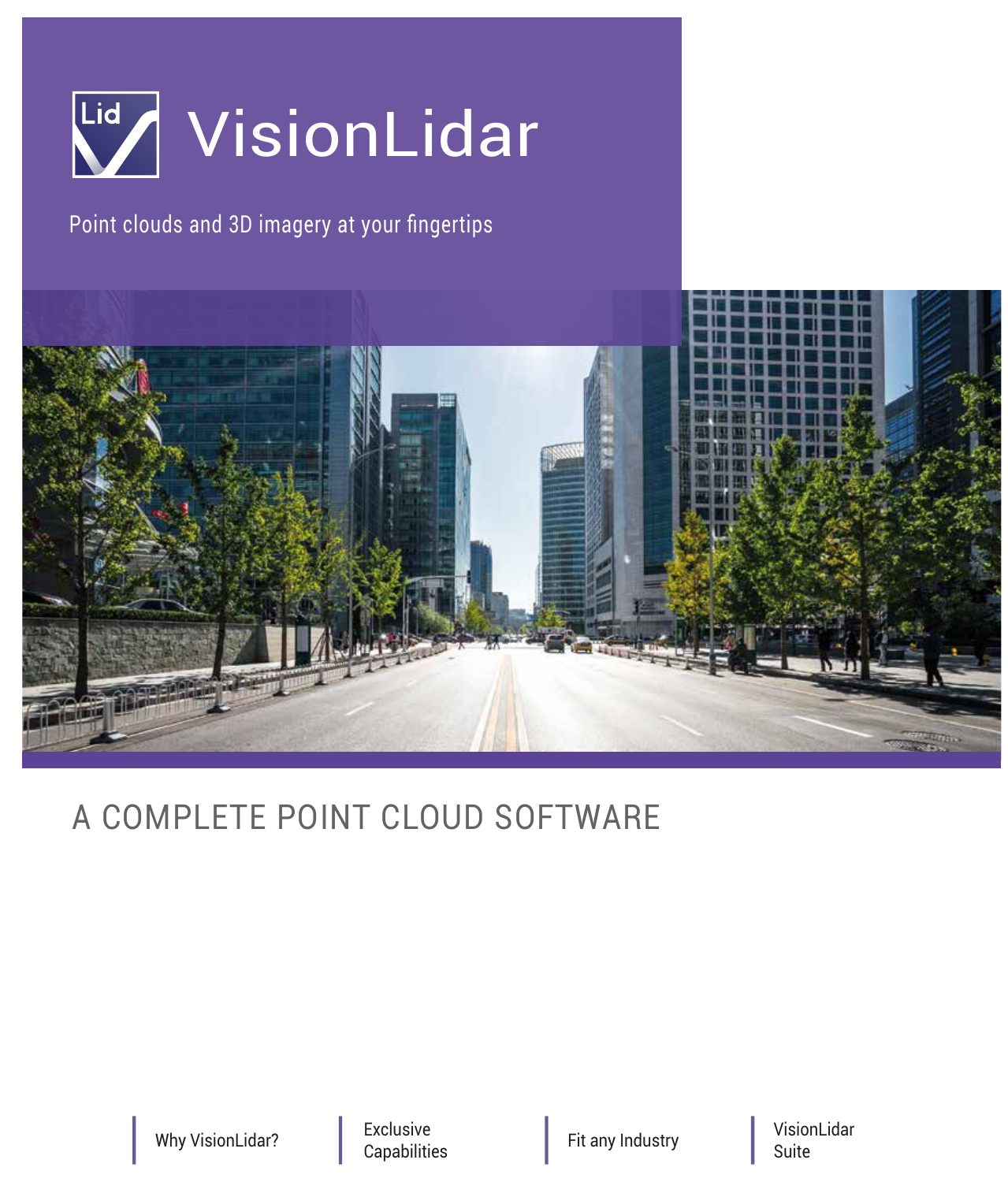# EXCLUSIVE **WHY** CAPABILITIES **VISIONLIDAR?**



# Complement your GIS CAD

Our plugin tool let users change the view angle, adjust image, walk through your 3D imagery with point cloud overlayed. Measure points, lines and areas based on the 3D point cloud or imagery. Measurement, lines and points can be overlayed into your prefered application (AutoCAD MAP, AutoCAD, Civil 3D, Arc/Gis, Microstation, Powerdraft, BricsCAD). In mobile scan it also publishes the trajectory and position of the camera.

# Save time

Classify your objects 3 x faster, thanks to the object recognition tool. Focus on the most important aspects of your project in just few steps. Process an unlimited amount of points and use the registration tool to combine point clouds without any constraint.



# Save money

Maximize your budget with a complete software. VisionLidar can easily replace more than 4 traditional solutions. Simplify your point clouds processing and eliminate unwanted points with this unique solution.



# Enhance your return on investment

Get the most out of your investment from the 3rd month of usage, thanks to the efficient workflow of VisionLidar.Create annotations and share your point cloud in a web format (Potree). Measure and calculate directly within any browser.



Plugin for AutoCAD MAP, AutoCAD, Civil 3D, Arc/Gis, Microstation, Powerdraft, BricsCAD



Object recognition





Adaptative cross section template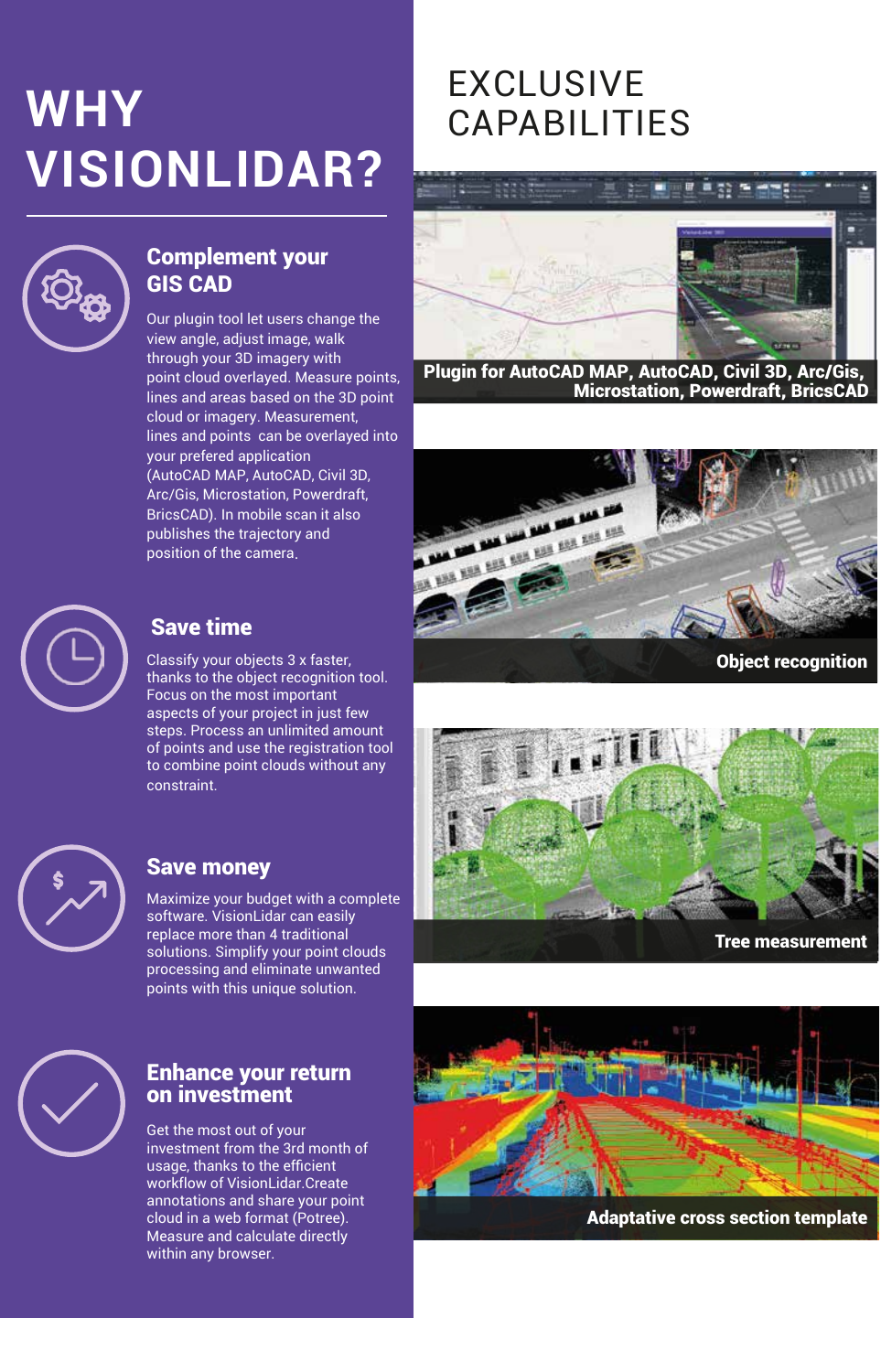# FIT ANY INDUSTRY

**CIVIL ENGINEERING LAND SURVEYING ARCHITECTURE TRANSPORT MINE & QUARRY FORESTRY**

Generate and export contour lines to .DTM, and use 4 different methods to calculate volumes. Earthwork and Complex Volumes Extraction Extraction Extraction Extraction Extraction Extraction Extraction Extraction, Extraction, Extraction, Extraction, Extraction, Extraction, Extraction, Extraction, Extraction, Extract buildings, cars, pedestrians, and other objects resulting from the mesh surface. Ī



# Scan to BIM

Modelize a building in just a few steps. Scan to BIM, IFC, REVIT



Easily clean and classify your point cloud. Identify grounds, buildings, vegetation and separate them into layers.



# Clipping box

3D dynamic selection tool. Move, rotate and resize a selected section. Display only or hide a selected section.



Railway vectorization Automated tools, adaptive template for vectorization and automatic catenary detection.



Stitch any type of scans together. Create large and accurate datasets by picking control points.



# Object detection and insertion

Accurate point picking, automatic classification and virtual land surveying.



# Cross section and profile

Set an alignment of points, and visualize the cross section in a separate window.

# Blur and hide



Classification **Tools for blurring faces and license plates on public street or building interior.** The first step is to run our algorithm to automatically detect plates and faces in batch process. This module run into each images and let user validate each plates and facesdetected. Also let users identified new plates and faces to fulfill 100% blurred publication.



# 3D Structure analysis

Monitor surfaces, buildings, and structures. Visualize deviations and irregularities. Verify the verticality and the flatness of walls, ceilings, and floors. Automatic report creation.



# Integrating 360° images

Overlaying 360° images on point clouds, perform photogrammetry, create and share spherical images.



Corridor manager Road extraction, tin surfaces, classification.



Take measurement on 3D imagery only VisionLidar let you create points, measure directly on two images